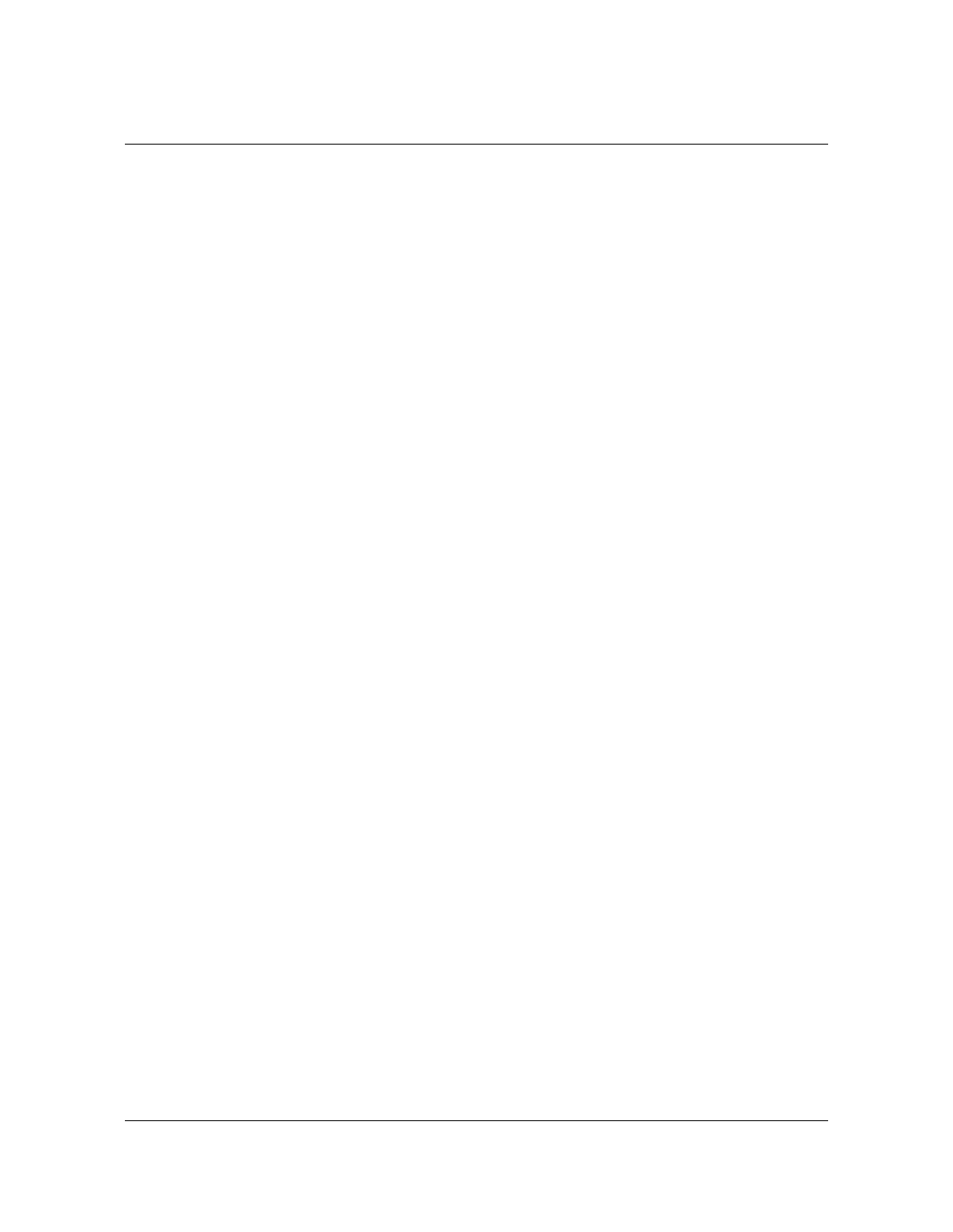# An Other-Race Effect for Face Recognition Algorithms

P. Jonathon Phillips, Fang Jiang, Abhijit Narvekar, Julianne Ayyad, and Alice J. O'Toole

#### Abstract

Psychological research indicates that humans recognize faces of their own race more accurately than faces of other races. This "other-race effect" occurs for algorithms tested in the Face Recognition Vendor Test 2006. We report results for a Western algorithm made by fusing eight algorithms from Western countries and an East Asian algorithm made by fusing five algorithms from East Asian countries. At the low false accept rates required for most security applications, the Western algorithm recognized Caucasian faces more accurately than East Asian faces and the East Asian algorithm recognized East Asian faces more accurately than Caucasian faces. Next, using a test that spanned all false alarm rates, we compared the algorithms with humans of Caucasian and East Asian descent matching face identity in an identical stimulus set. In this case, both algorithms performed better on the Caucasian faces—the "majority" race in the database. The Caucasian face advantage, however, was far larger for the Western algorithm than for the East Asian algorithm. Humans showed the standard other-race effect for these faces, but showed more stable performance than the algorithms over changes in the race of the test faces. State-of-the-art face recognition algorithms, like humans, struggle with "other-race face" recognition.

#### Index Terms

face and gesture recognition, performance evaluation of algorithms and systems, human information processing

### I. INTRODUCTION

THE other-race effect for face recognition has been established in numerous human memory studies [1]<br>and in meta-analyses of these studies [2], [3], [4]. The effect for human perceivers can be summed up<br>in the eff-based al and in meta-analyses of these studies [2], [3], [4]. The effect for human perceivers can be summed up in the oft-heard phrase, "They all look alike to me". This anecdote suggests that our ability to perceive the unique identity of other-race faces is limited relative to our ability to perceive the unique identity of faces of our own race. Although humans have additional social prejudices that impact our ability to recognize other-race faces [5], [6], [7], perceptual factors seem to be the primary cause of the other-race effect in humans [8], [9], [10]. These factors begin to develop early in infancy and stem from the amount and quality of experience we have with faces of different races [11]. In fact, the other-race effect in humans can be measured in infants as a decrease in their ability to detect differences in individual other-race faces as early as three to nine months of age [11]. This occurs simultaneously with impressive gains in the ability of infants to distinguish faces of their own race. Thus, it has been argued that human deficiencies in perceiving other-race faces may be a consequence of neural feature selection processes that begin early in infant development. These processes serve to optimize the encoding of unique features for the types of faces we encounter most frequently—usually faces of our own race. The cost of this optimization is

P. J. Phillips is with the National Institute of Standards and Technology, 100 Bureau Dr., MS 8940 Gaithersburg MD 20899, USA, (Tel. 301-975-5348), (Fax 301-975-5287), (e-mail: jonathon@nist.gov).

Fang Jiang is at the School of Behavioral and Brain Sciences, GR4.1 The University of Texas at Dallas Richardson, TX 75083-0688, USA, (Tel. 972-883-4983), (Fax 973-883-2491), (e-mail: fxj018100@utdallas.edu).

Abhijit Narvekar is at the School of Behavioral and Brain Sciences, GR4.1 The University of Texas at Dallas Richardson, TX 75083-0688, USA, (Tel. 972-883-4983), (Fax 973-883-2491), (e-mail: aln061000@utdallas.edu).

Julianne Ayyad is at the School of Behavioral and Brain Sciences, GR4.1 The University of Texas at Dallas Richardson, TX 75083-0688, USA, (Tel. 972-883-4983), (Fax 973-883-2491), (e-mail: jha011100@utdallas.edu).

A. J. OToole is at the School of Behavioral and Brain Sciences, GR4.1 The University of Texas at Dallas Richardson, TX 75083-0688, USA, (Tel. 972-883-2486), (Fax 973-883-2491), (e-mail: otoole@utdallas.edu).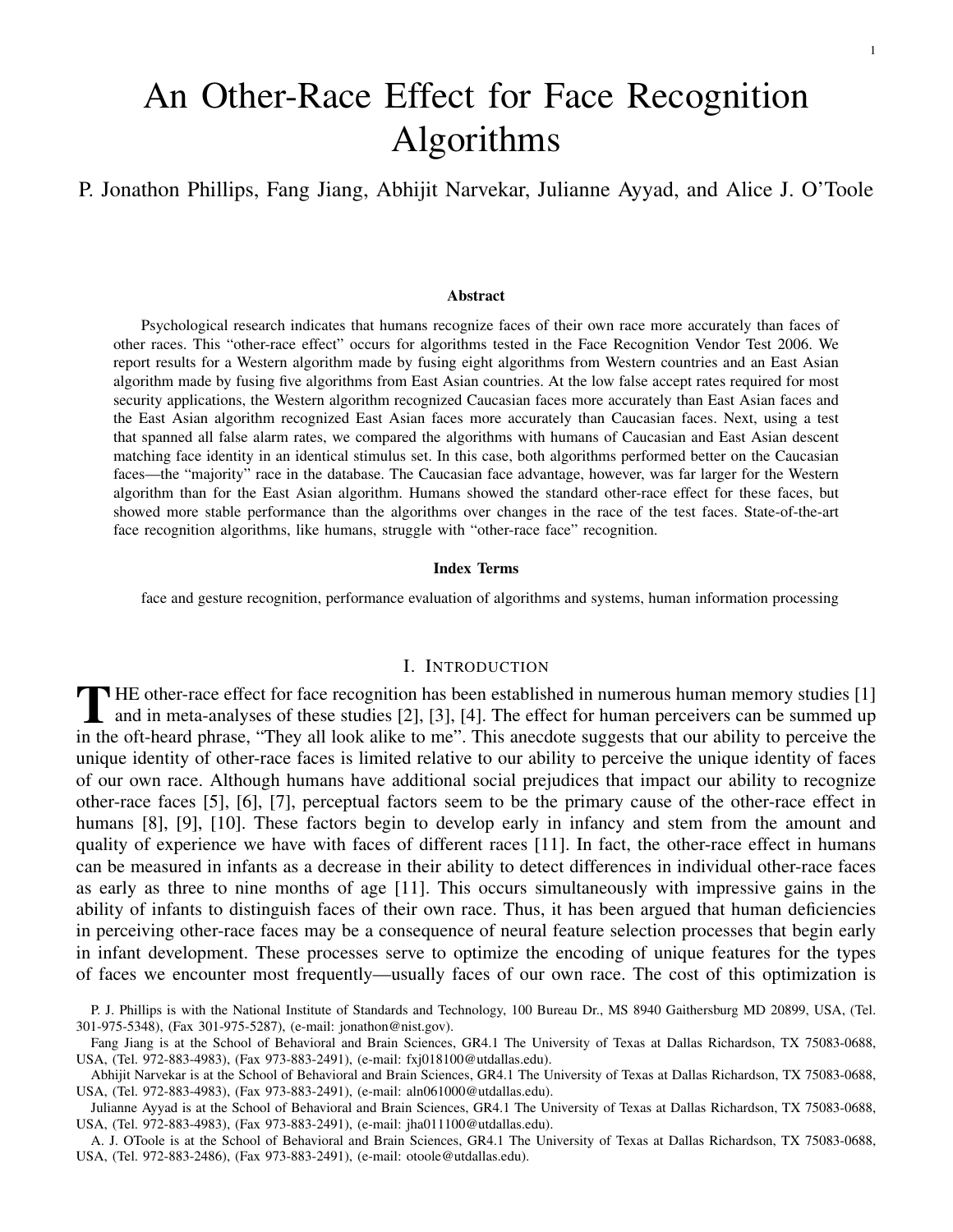a perceptual filter that limits the quality of representations that can be formed for faces that are not well described by these features [12], [13], [14].

The rationale for testing face recognition algorithms for an other-race effect is based on the following premises. First, many face recognition algorithms include training procedures aimed at optimally representing individual faces [15], [16]. Second, the databases used for training different algorithms vary in the extent to which they represent human demographic categories. Thus, there is reason to be concerned that some of the underlying causes of the other-race effect in humans might apply to algorithms as well. Although face recognition algorithms have been tested extensively for performance stability across environmental context variables including viewpoint, illumination, and image resolution (e.g., [17], [18], [19], [20]), the question of performance stability over population demographics has received much less attention [15], [21], [22]. Furthermore, no studies have examined algorithm performance as a function of the interaction between the demographic origin of the algorithm (i.e., where it was developed) and the demographics of the population to be recognized. Understanding the stability of algorithm performance for populations of faces that vary in demographics is critical for predicting face recognition accuracy when application venues vary in their demographic structure.

In this study, performance is compared for algorithms and humans on matching identity on pairs of faces. In the identity matching task, an algorithm or human is presented with two face images and must respond with a measure of confidence to indicate whether the faces are the same person or different people. In biometrics this is referred to as a verification task. We compared the performance of an East Asian algorithm and a Western algorithm matching identity in pairs of Caucasian and East Asian faces. The East Asian algorithm was a fusion of five algorithms from East Asian countries; and the Western algorithm was a fusion of eight algorithms from Western countries. The Face Recognition Vendor Test 2006 (FRVT 2006) [23] served as the source of the algorithms that contributed to the fusions. In Experiment 1, the East Asian and Western algorithms matched face identity in all available East Asian and Caucasian face pairs from the FRVT 2006 database [23]. In this first test, we focused on a range of low false accept rates typical for security applications. In Experiment 2, we benchmarked the performance of the East Asian and Western fusion algorithms against the performance of humans of Caucasian and East Asian descent. This comparison was carried out using a smaller number of face pairs that allowed for a direct comparison among humans and the two algorithms. The face pairs were selected to control for demographic factors other than race. The second experiment measured performance using  $A'$ , a non-parametric statistic, which is a more general measure that characterizes performance over the full range of false accept rates. The test of humans serves as a control condition to confirm the presence of the other-race effect for the sample of faces tested. It also provides a baseline measure of human accuracy and recognition stability over a change in the race of the test population. This measure can be used to benchmark algorithm stability over demographic change.

### II. EXPERIMENT 1

### *A. Methods*

The FRVT 2006 was the source of the algorithm data and face images for this comparison [23]. The National Institute of Standards and Technology (NIST) sponsored, U.S. Government test of face recognition algorithms was open to academic and corporate researchers worldwide [23]. Algorithms in the FRVT 2006 competition were required to match facial identity in 568, 633, 560 pairs of images over five experiments on still face images. *Match pairs* consisted of two images of the same person and *nonmatch* pairs consisted of two images of different people. In this study, we focused on a face pairs from one of the FRVT 2006 experiments where the images varied in illumination conditions and there were a sufficient number of Caucasian and East Asian faces<sup>1</sup>. Specifically, one image in the pair was taken under controlled illumination (e.g., under studio lighting) and the other image was taken under uncontrolled

 $1$ The algorithm results used in this study are from the very-high resolution still face images in the uncontrolled illumination experiment (section 5.3, [23]).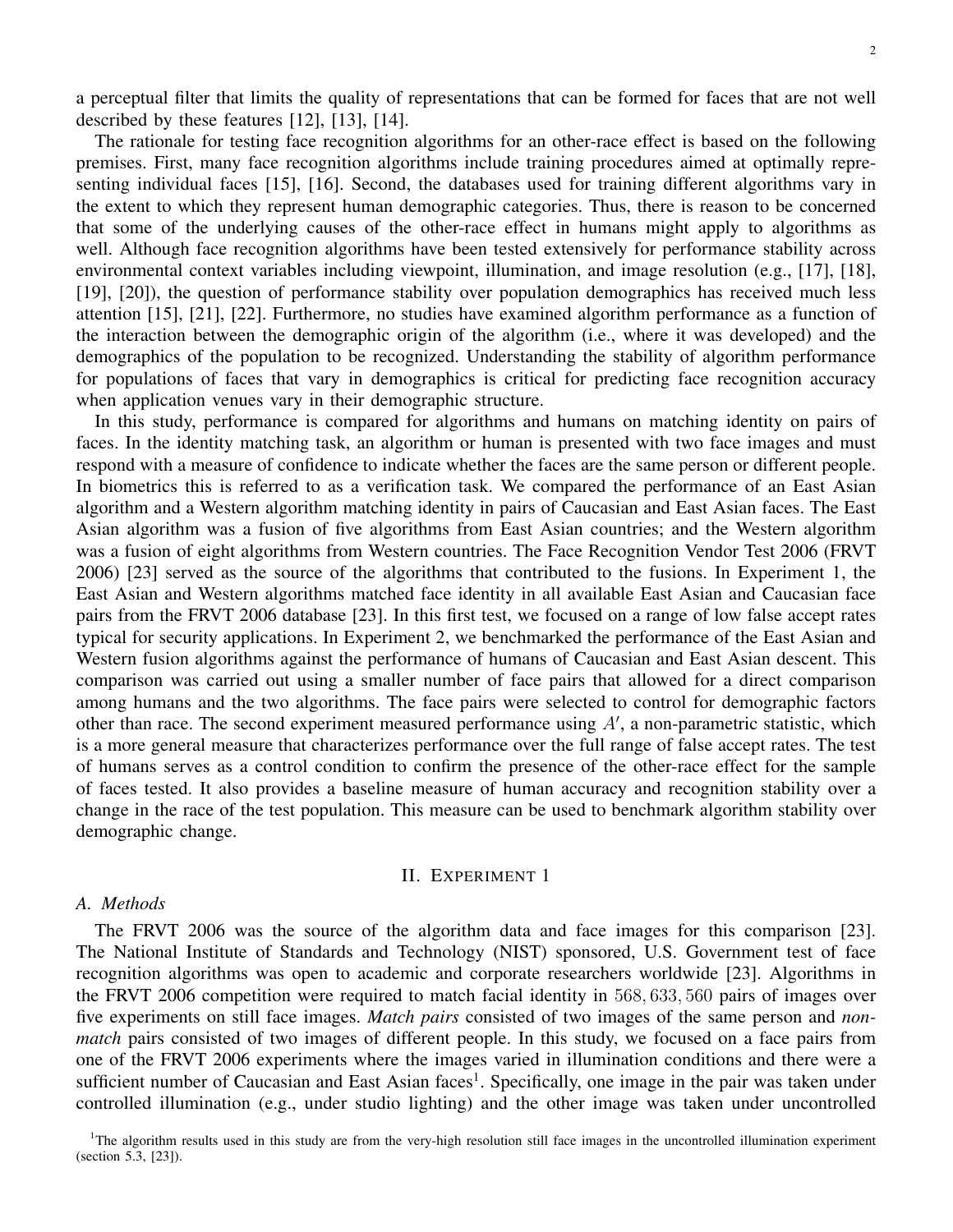

Fig. 1. Example of controlled (left) and uncontrolled (right) illumination images.

illumination (e.g., in a corridor). The uncontrolled illumination images had a resolution of  $2272 \times 1704$ pixels and the controlled illumination images had a resolution of  $1704 \times 2272$  pixels. Example image pairs for the East Asian and Caucasian faces appear in Figure 1.

#### *B. Algorithms*

Algorithms participating in the FRVT 2006 could be divided into those submitted by research groups from East Asia and those submitted by research groups from Western countries (Western Europe and North America). Five algorithms were submitted by research groups in East Asia (2 algorithms from China, 2 algorithms from Japan, 1 algorithm from Korea) and eight algorithms were from research groups in Western countries (2 algorithms from France, 4 algorithms from Germany, 2 algorithms from The United States). We report performance for the average of the East Asian algorithms—an *East Asian fusion algorithm*, and for the average of the Western algorithms—a *Western fusion algorithm*. (Details on the performance of individual algorithms are available elsewhere, [23]).

The task of the individual algorithms was to compare identity in pairs of face images consisting of a controlled and an uncontrolled illumination image. Identity comparisons were based on the computed similarity scores between the controlled and uncontrolled illumination images. Specifically, the source data for Experiment 1 were based on each algorithms' matrix of similarity scores for all available East Asian face pairs age 18-35 ( $n = 205, 114$ ; 200, 256 non-match pairs and 4,858 match pairs) and all available Caucasian face pairs age 18-35 ( $n = 3,359,404; 3,345,592$  non-match pairs and 13,812 match pairs). These scores were extracted from the similarity score matrix computed by each algorithm for the FRVT 2006.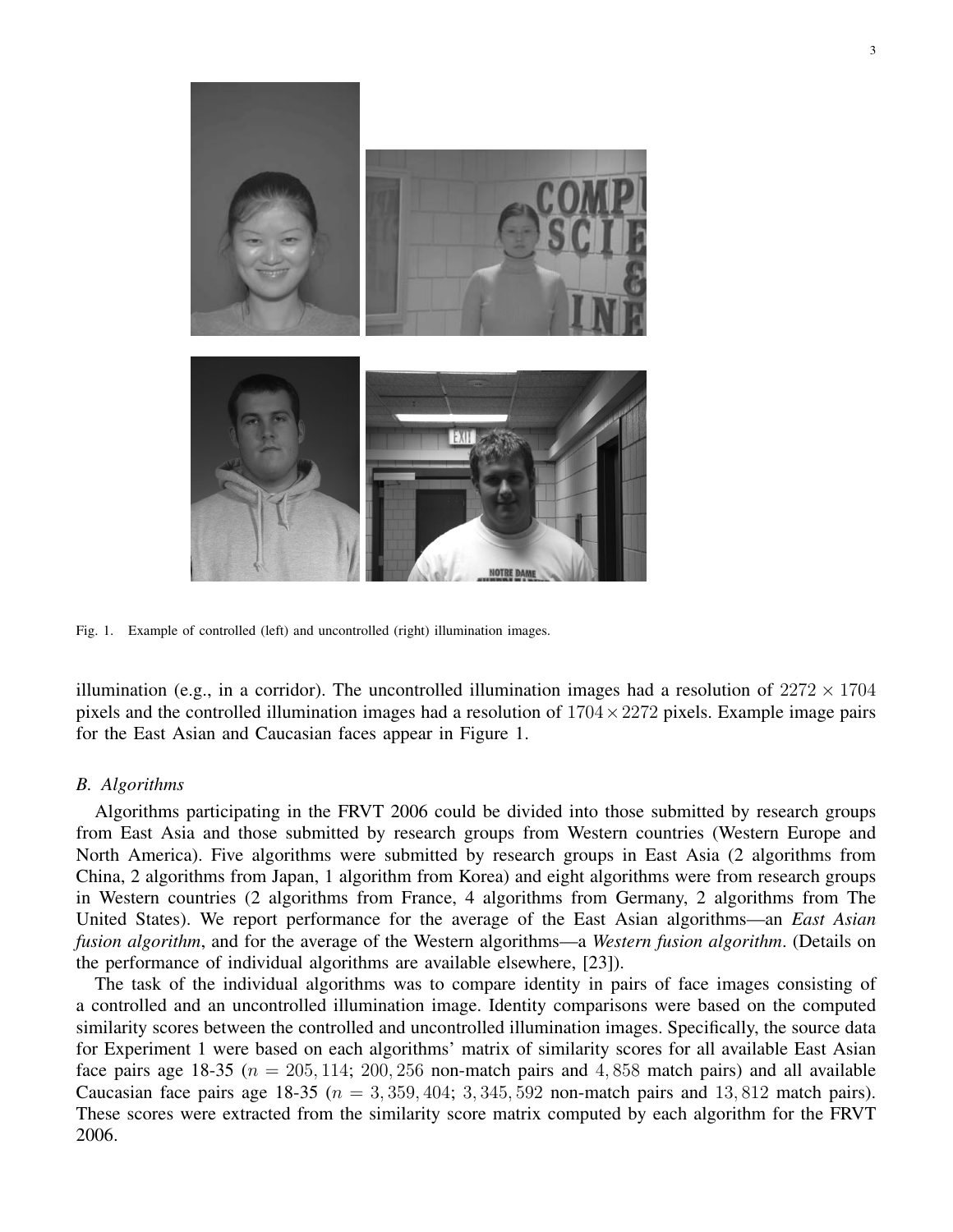

Fig. 2. ROC of the East Asian fusion and Caucasian fusion algorithms on the Experiment 1 data set. The horizontal axis is on a logarithmic scale to emphasis low false accept rates typical of security applications. The East Asian fusion algorithm is more accurate with East Asian face pairs and the Western fusion algorithm is more accurate with Caucasian face pairs. The effect is most pronounced at lower false accept rates, where security applications commonly operate.

The algorithms from East Asian and Western countries were fused separately in a two-step process. In the first step, for each algorithm, the median and the median absolute deviation (MAD) were estimated from 6849 out of 7,007,032 similarity scores (*median<sub>k</sub>* and MAD<sub>k</sub> are the median and MAD for algorithm  $k$ ). The median and MAD were estimated from  $6849$  similarity scores to avoid over tuning the estimates to the data. The similarity scores were selected to evenly sample the images in the experiment. The fused similarity scores are the sum of the individual algorithm similarity scores after the median has been subtracted and then divided by the MAD. If  $s_k$  is a similarity score for algorithm k and  $s_f$  is a fusion similarity score, then  $s_f = \sum_k (s_k - \text{median}_k) / \text{MAD}_k$ .

#### *C. Results*

Figure 2 shows the receiver operating characteristic (ROC) curve for the performance of the algorithms. The ROC plots the trade-off between the verification rate and the false accept rate as a threshold is varied. A false accept occurs when an algorithm incorrectly states that the faces of two different people are the same person. A successful verification occurs when an algorithm correctly accepts that two faces are from the same person. The curve is plotted using a logarithmic scale on the horizontal axis to highlight performance in the range of the low false accept rates required for security applications. A classic "other-race effect" is evident. The East Asian fusion algorithm is more accurate at recognizing the East Asian faces and the Western fusion algorithm is more accurate on the Caucasian faces. There is also an advantage for East Asian faces, consistent with both uncontrolled and controlled face matching studies in the literature [21], [22], [24]. As we will see, this advantage may be primarily limited to the low false accept rate operating points common in security applications.

### III. EXPERIMENT 2

In Experiment 2, we carried out a direct comparison between humans of East Asian and Caucasian descent and the East Asian and Western fusions algorithms. In the first experiment, we found an otherrace effect for the East Asian and Caucasian fusion algorithms using all available pairs of East Asian and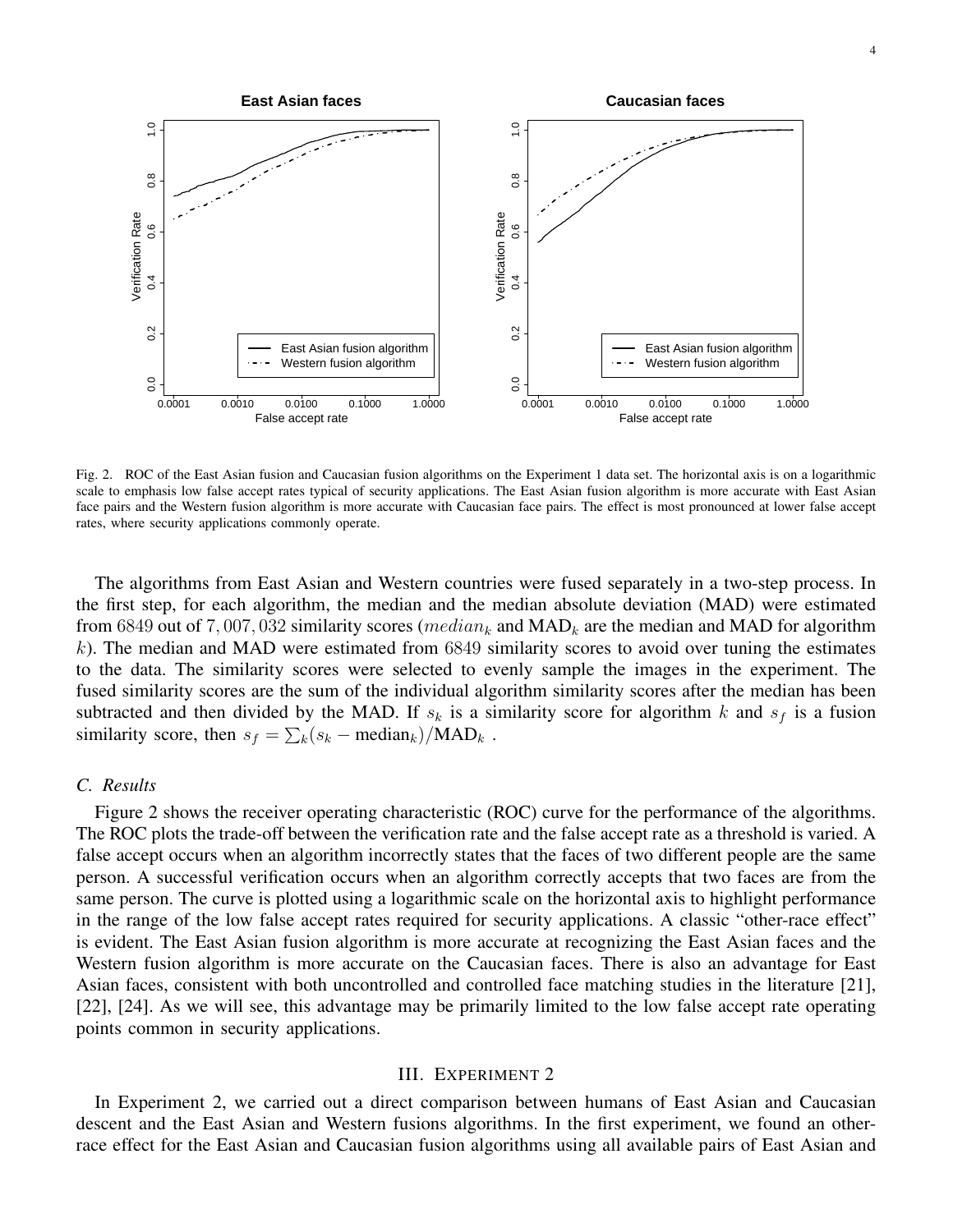Caucasian face pairs. One limitation of using all available pairs of faces is that the people in the pairs may have differed on characteristics other than race (e.g., gender, age). In this second experiment, we used a smaller set of face pairs that were matched carefully for demographic characteristics other than race. We measured human and algorithm performance using the area under the ROC (AUC). The AUC is a general measure of performance that summarizes a ROC across all false accept rates.

#### *A. Stimuli*

Forty pairs of Asians (20 match pairs and 20 non-match pairs; 16 female and 24 male pairs) and 40 Caucasian pairs (20 match pairs and 20 non-match pairs; 16 female and 24 male pairs) were used in the experiment. Following the procedure in the FRVT 2006 human performance studies, selected face pairs were rated as having medium difficulty; e.g., approximately half the algorithms matched the identity correctly [23], [25]. Face pairs in the experiment excluded mismatched gender and retained only young adult faces (i.e., 18-35 years old).

#### *B. Human Experimental Methods*

*1) Human Participants:* Undergraduate students from the School of Behavioral and Brain Sciences at University of Texas at Dallas volunteered to participate in these experiments in exchange for a research credit in a psychology course. A total of 26 students (19 females and 7 males) participated in the experiment. There were 16 Caucasians (11 female, 5 male) and 10 East Asians (8 female, 2 male).

*2) Procedure:* In the experiment, human participants were asked to match the identity of people in pairs of face images. On each trial, an image pair was displayed on the computer screen for 2s, followed by a prompt asking the participant to respond as follows, "1.) sure they are the same; 2.) think they are the same; 3.) do not know; 4.) think they are not the same; and 5.) sure they are not the same." The next trial proceeded after a response was entered. Participants matched East Asian face pairs in one block of 40 trials and the Caucasian face pairs in another block of 40 trials. Half of the participants were tested with the East Asian faces first and Caucasian faces second. The remaining subjects were tested with the blocks in the reverse order.

#### *C. Results*

*1) Human Behavioral Data:* The performance of the East Asian and Caucasian participants on the East Asian and Caucasian faces was measured by tallying their responses to the match and non-match pairs. For the purpose of measuring statistical significance, we computed each subjects'  $A'$  for discriminating match versus non-match pairs for the Caucasian and East Asian faces. The statistic  $A'$  is used commonly in the psychology literature as a non-parametric estimate of area under the ROC curve derived from human certainty data [26]. In each condition,  $A'$  was computed from the subjects' rating responses as follows. Responses 1 and 2 were deemed "same person" judgments and responses 3, 4, and 5 were deemed "different person" judgments<sup>2</sup>. For each subject, the verification rate (i.e., hit rate) was computed as the proportion of face pairs correctly judged to be "same" when the face pair were images of the same person. The false acceptance rate (i.e., false accept rate) was calculated as the proportion of face pairs that were incorrectly judged to be the same, when they were images of two different people. The statistic  $A'$  was then computed from the hit and false accept rates as

$$
\frac{1}{2} + \left[ \frac{(H - F)(1 + H - F)}{4H(1 - F)} \right],
$$
\n(1)

<sup>2</sup>Note that a reasonable alternative measure is to assign ratings 1, 2, and 3 to the category of hits. We computed all results in this alternative fashion and found the same pattern of results.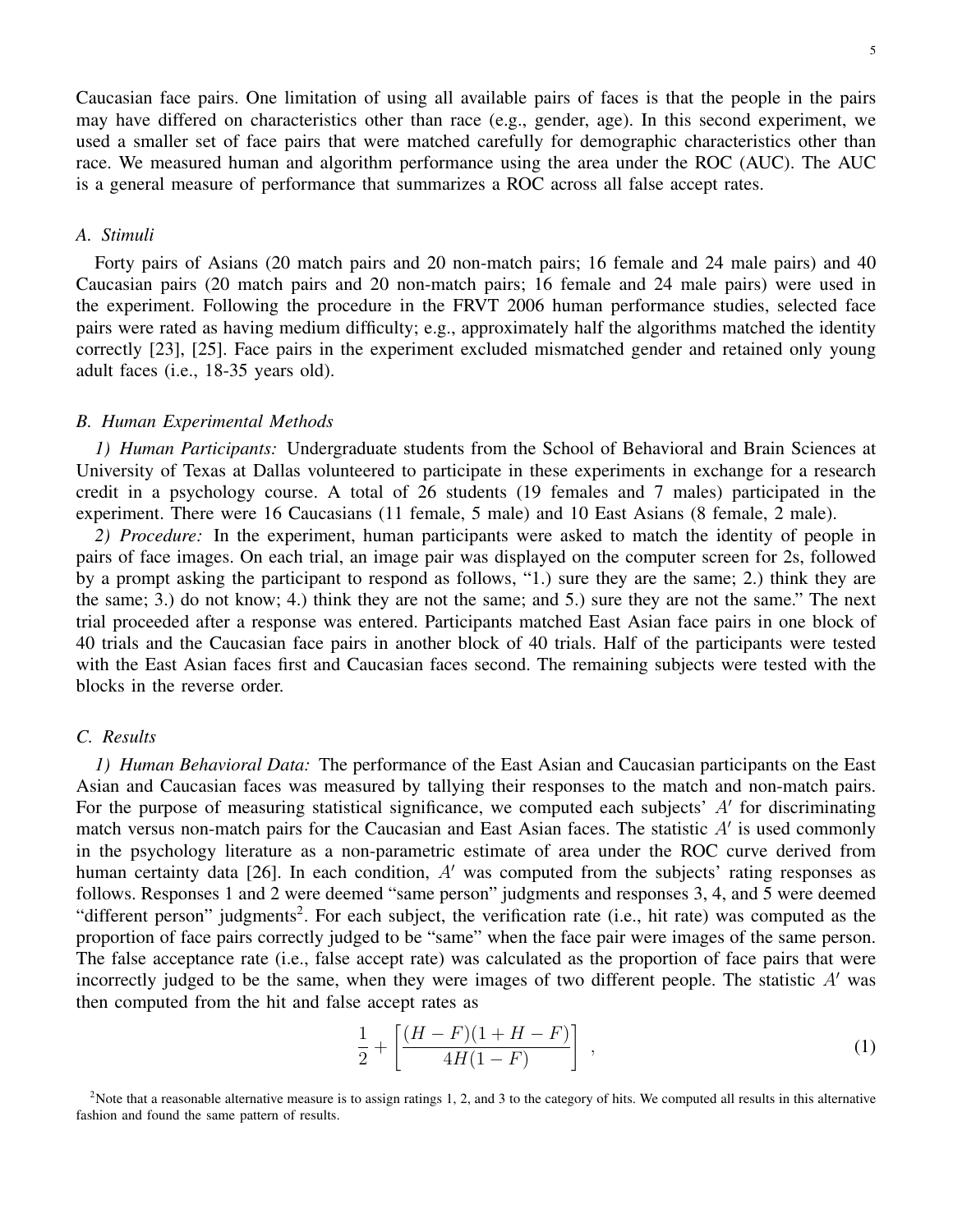where H is the hit rate and F is the false accept rate [27]<sup>3</sup>. Analogous to the AUC measure for algorithms, this formula gives a score of 1 for perfect performance and .5 for chance performance.

The  $A'$  values for East Asian and Caucasian face identification were then used to compute a partially repeated-measures analysis of variance (ANOVA) with race of participant (East Asian or Caucasian) as a between-subjects factor and race of the face (East Asian or Caucasian) as a within-subjects factor. Evidence for the other-race effect was found in the form of a significant interaction between the race of the subject and the race of the face,  $F(1, 24) = 6.15$ ,  $p < .02$ . The pattern of this interaction appears in Figure 3 (left side) and shows a substantial Caucasian face advantage for Caucasian participants and a slight East Asian face advantage for East Asian participants. No statistically significant effects were found for the race of the subject or for the race of the face, indicating that there was no statistical difference in the accuracy of East Asian and Caucasian participants and no statistical difference in accuracy of participants overall for the East Asian and Caucasian faces. We note however that the interaction is tilted slightly (though not significantly) in favor of accuracy on Caucasian faces. We will consider this result shortly in the Discussion in the context of the algorithm results.

#### *D. Algorithm Methods*

Next, we compared algorithm and human accuracy on these face pairs. Algorithm performance was assessed by extracting similarity scores from the East Asian and Western fusion algorithms for the same set of face pairs presented to human participants. On these face pairs, the AUC was computed for the East Asian and Western fusion algorithms on the East Asian face pairs and the Caucasian face pairs.

#### *E. Results*

The AUC values for the algorithms are shown on the right side of Figure 3 for comparison with human performance. Both the East Asian and Western fusion algorithms were more accurate with the Caucasian face pairs than with the East Asian face pairs. However, the accuracy advantage for Caucasian face pairs is far larger for the Western fusion algorithm than for the East Asian algorithm. This result is consistent with an other-race effect, but one that is superimposed on a Caucasian face advantage. Thus, the results differ from human performance in the general advantage seen for the Caucasian faces, but are similar to human performance in the interaction seen between the demographic origin of the algorithm and the race of faces in the test set. It is also worth noting that the Western and East Asian algorithms show a larger difference in performance for the two test populations than the humans. This indicates that the performance of the algorithms is less stable over race change than the performance of humans.

### IV. CONCLUSION

The primary conclusion of this work is that demographic origin of face recognition algorithms and the demographic composition of a test population interact to affect the accuracy of the algorithms. At its core, this finding indicates that algorithm performance varies over changes in population demographics. As noted, the variability of algorithm performance over changes in viewing parameters such as illumination and pose has been well studied previously. The results of the present study indicate that stability over demographics should also be included in measures of algorithms robustness. Specifically, algorithm evaluations for suitability in particular application venues should be made using a test population with comparable demographics.

Although it is clear from these experiments that algorithm performance estimates made using populations with different demographics do not converge, understanding the mechanisms behind this finding is challenging. This is due primarily to the fact that the algorithms evaluated in the FRVT 2006 were submitted to the NIST as executables, with no access to source code or to the training sets incorporated

 ${}^{3}A'$  is the non-parametric version of d'. We use A' here as it approximates the area under the ROC statistic used for the algorithms. Note, however, that  $d'$  yielded the same pattern of results and statistical effects.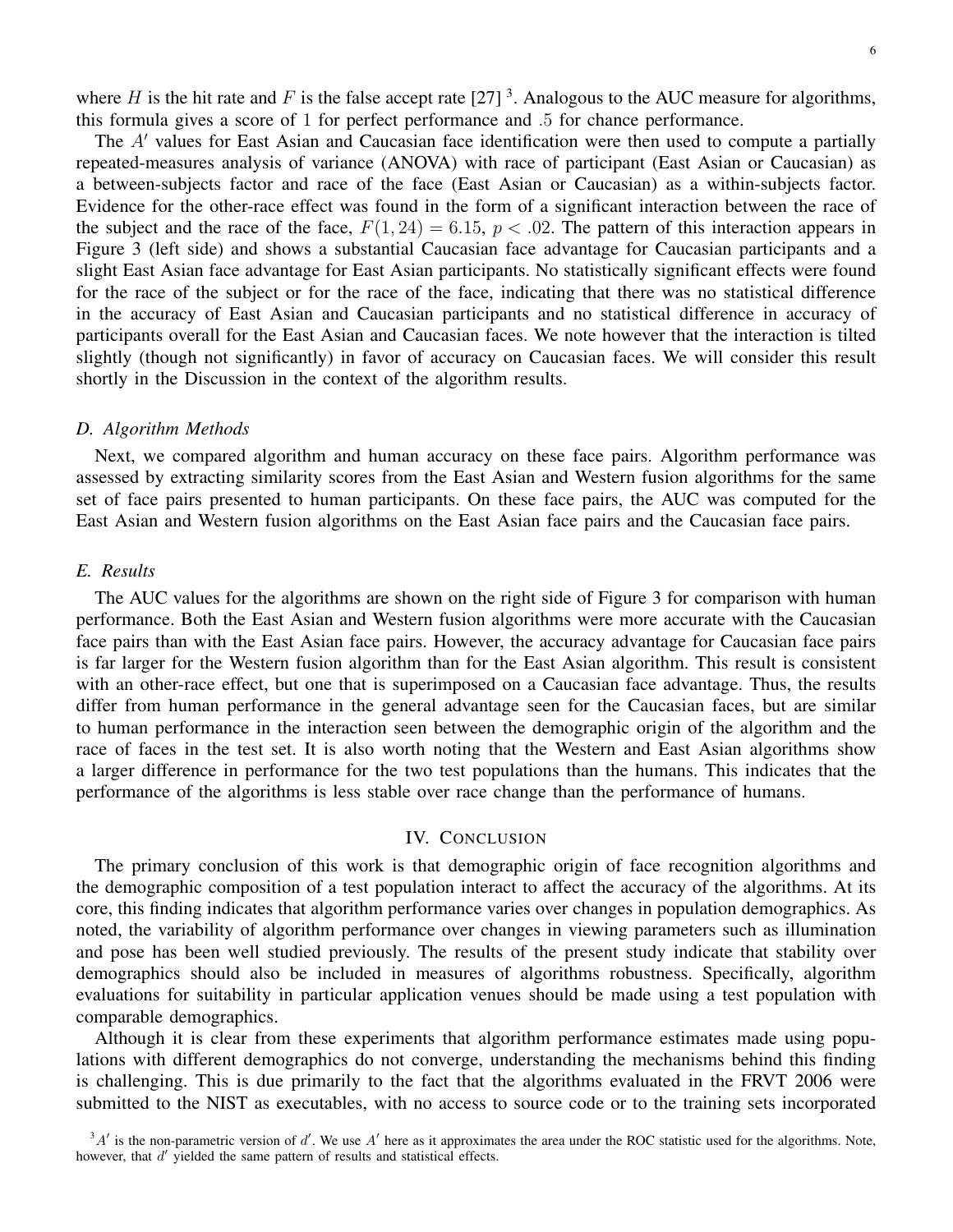

## East Asian Algorithms and East Asian Subjects  $\,1\,$ **S** East Asian Faces Caucasian Faces  $0.9$ Area under the ROC  $0.8$  $0.7$  $0.6$  $0.5$ East Asian Humans East Asian Algorithms

Fig. 3. Performance of humans and algorithms on all 80 pairs of East Asian and Caucasian faces in Experiment 2. Performance is reported with AUC for algorithms and the  $A'$  estimate of AUC for humans. The top graph reports performance of Caucasian subjects and the Western fusion algorithm on Caucasian and East Asian faces; the bottom graph reports performance of East Asian subjects and the East Asian fusion algorithm on Caucasian and East Asian faces.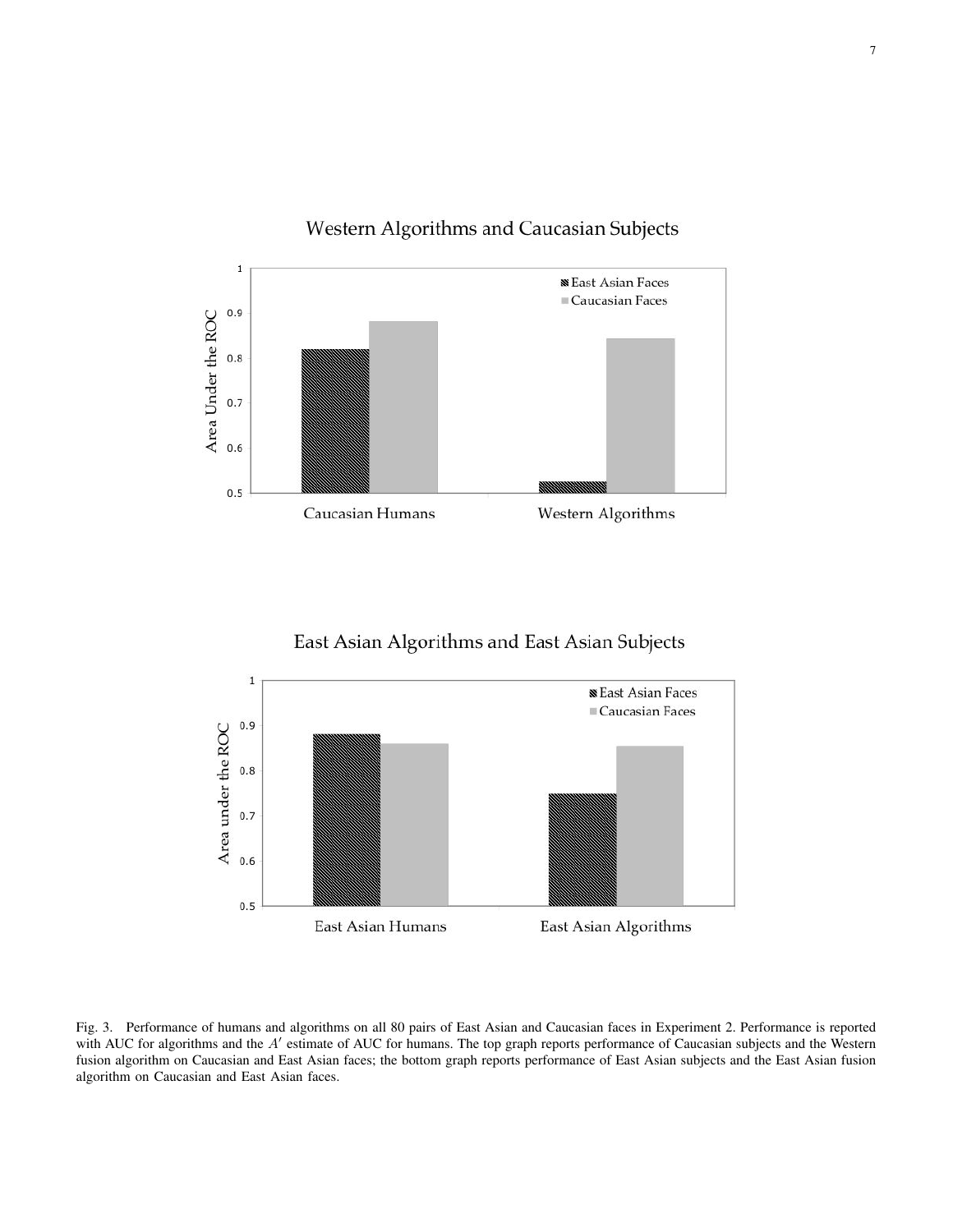by the algorithms during development. Using the human behavioral literature as a guide, and the human findings with this set of test faces, however, we can consider possible causes of the findings that might be common to humans and algorithms.

To understand the complete pattern of results, we start by comparing the other-race effect for the humans and for the two algorithms tested. In all three cases, the effect is defined by an interaction between the race of the face and the race (demographic origin) of the participants (algorithms). A complete crossover interaction was found for the algorithms in Experiment 1 when all available face pairs were tested and when the results focused on low false accept rates. There was also an advantage for East Asian faces. By complete crossover, we mean that the East Asian algorithm was better on East Asian face pairs and the Western algorithm was better on Caucasian faces. This symmetry of crossover defines a "classic otherrace effect". In Experiment 2, humans showed a lopsided interaction, with Caucasian subjects substantially more accurate with Caucasian faces and East Asian subjects slightly more accurate with East Asian faces. The algorithms in Experiment 2 showed an interaction, tilted in favor of Caucasian faces, but with a very large Caucasian face advantage for the Western algorithm and a smaller Caucasian face advantage for the East Asian algorithm. All three results indicate an other-race effect.

In addition to these other-race findings, face race, *per se*, is also an important performance factor in the two experiments. In Experiment 1, performance was reported at low false accept rates using all available face pairs (including some with mis-matched demographics, e.g., gender age). This experiment showed an advantage for East Asian faces, consistent with a recent study on the FRVT 2006 data where only matched face pairs were considered [22]. Combined, these findings suggest that the low false accept criterion is the primary cause of the East Asian face advantage.

In Experiment 2, where performance was reported over the full range of false accept rates, there is some evidence for a Caucasian face advantage. This was supported both by the Caucasian face advantage seen for the algorithms in Experiment 2 and by the larger other-race deficit Caucasian participants showed in comparison to East Asian participants. This Caucasian advantage could occur potentially if Caucasian faces are inherently more discriminable than East Asian faces. However, data from meta-analyses on human behavioral studies of the other-race effect [4], [3], show no evidence for inherent discriminability differences for faces of different races—making this an unlikely general explanation for the results. For individual test sets, however, there may be small differences in the discriminability of different races of faces. The slight (non-statistically significant) advantage human participants showed for the Caucasian faces combined with the overall advantage of the algorithms on the Caucasian faces in Experiment 2 is consistent with the possibility that the Caucasian faces from this particular data set were inherently easier to discriminate than the East Asian faces.

An equally valid alternative possibility, however, is that both the humans and algorithms had somewhat "more experience" with Caucasian faces than with East Asian faces. As noted, the human participants in this experiment were of East Asian and Caucasian descent, but were recruited from a university in the U.S. in a city where Caucasians comprise the majority of the local population. In fact, most behavioral studies of the other-race effect are conducted with participants of two different races from the same local venue where one of the two races is the local majority race. In these cases, the other-race effect is commonly superimposed on a small local face race advantage.

For algorithms, "experience" refers to the amount and nature of training employed. The relevant component of experience for this study is the extent to which algorithms were trained with different races of faces. On this question, we have no direct knowledge but we know the following about data availability. All of the research groups included in the fusion algorithms tested here participated in the Face Recognition Grand Challenge (FRGC). The FRGC preceded the FRVT 2006 by two years and one of the data sets used in the FRVT 2006 was collected at the same site as the FRGC data set. The test faces for the FRGC and FRVT 2006 comprised mutually exclusive sets of the faces from the high resolution database developed for these large scale tests [18]. The FRGC data set was composed of a strong majority of Caucasian faces (70%) and a minority of East Asian faces (22%). It is probable that all of the algorithms made use of the FRGC training faces in preparing for the FRVT 2006, and therefore had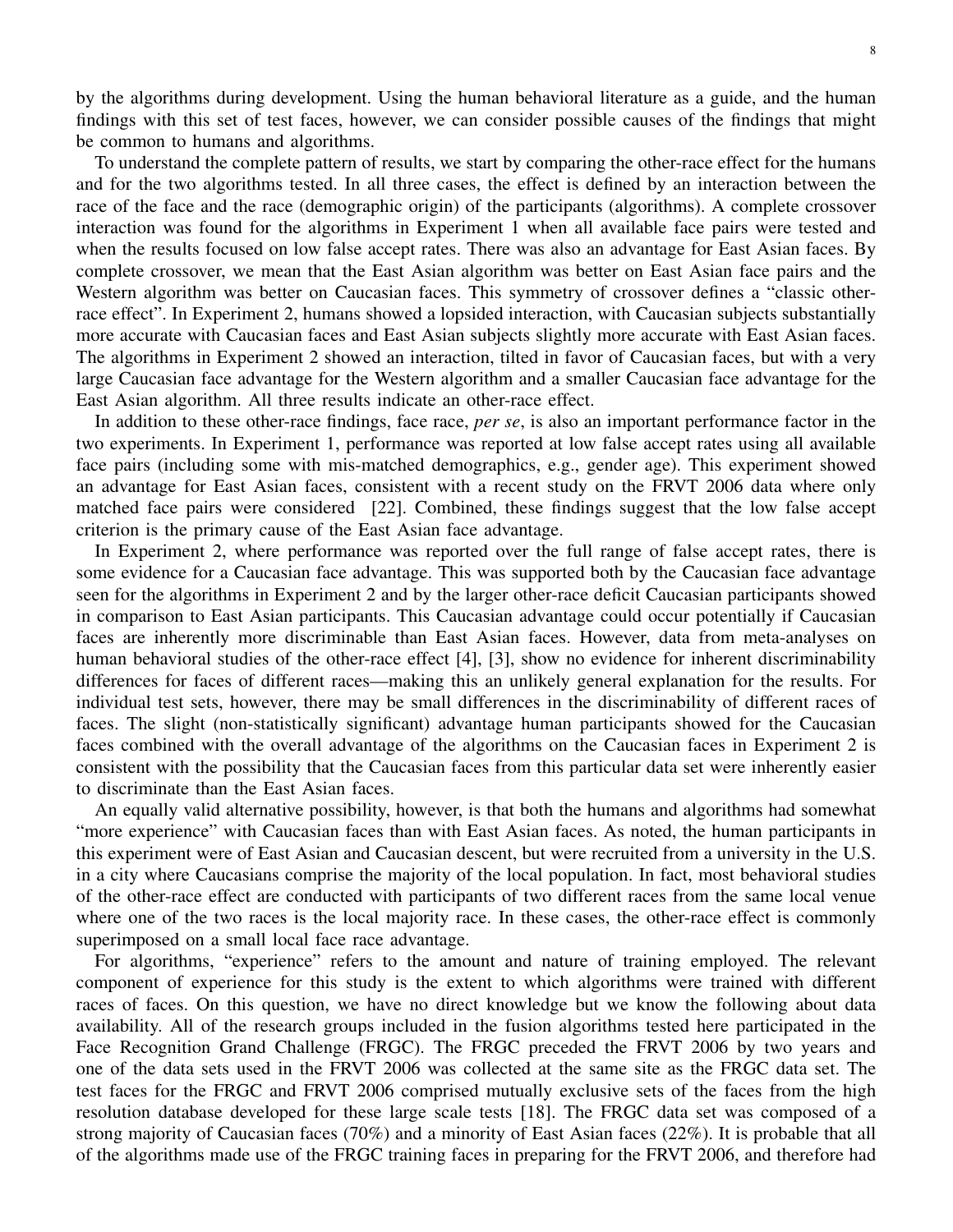some experience with Caucasian faces. In addition, training procedures implemented by the East Asian algorithms prior to the FRGC and FRVT 2006 may have included more East Asian faces than training procedures implemented by Western algorithms. Thus, analogous to the East Asian participants in the behavioral experiments, the experience of the East Asian algorithms might have been based on both Caucasian and East Asian faces. Analogous to the Caucasian participants, experience for the Western algorithm training may have strongly favored Caucasian faces.

In conclusion, the performance of state-of-the-art face recognition algorithms varies as a joint function of the demographic origin of the algorithm and the demographic structure of the test population. This result is analogous to findings for human face recognition. The mechanisms underlying the other-race effect for humans are reasonably well understood and are based in early experience with faces of different races. Although our hypotheses about the mechanisms underlying the algorithm effects are still tentative, the effects we report are not. The present results point to an important performance variable combination that has not received much attention. The results also suggest a need to understand how the ethnic composition of a training set impacts the robustness of algorithm performance. Finally, from a practical point of view, recent studies indicate that algorithms are now capable of surpassing human performance matching face images across changes in illumination [28], [25] and on the task of recognition from sketches [29], [30]. This increases the likelihood that face recognition algorithms will find new real-world applications in the near future. In these cases, there is a pressing need to test algorithms intended for applications in venues with highly diverse target populations using face sets that match statistics of the demographics expected in these venues.

#### ACKNOWLEDGMENT

This work was supported by a contract to A. OToole from TSWG. P. J. Phillips was supported in part by funding from the Federal Bureau of Investigation. The identification of any commercial product or trade name does not imply endorsement or recommendation by NIST.

#### **REFERENCES**

- [1] R. S. Malpass and J. Kravitz, "Recognition for faces of own and other race faces," *Journal of Personality and Social Psychology*, vol. 13, pp. 330–334, 1969.
- [2] R. K. Bothwell, J. C. Brigham, and R. S. Malpass, "Cross-racial identification," *Personality & Social Psychology Bulletin*, vol. 15, pp. 19–25, 1989.
- [3] C. A. Meissner and J. C. Brigham, "Thirty years of investigating the own-race bias in memory for faces: A meta-analytic review," *Psychology, Public Policy, and Law*, vol. 7, pp. 3–35, 2001.
- [4] P. N. Shapiro and S. D. Penrod, "Meta-analysis of face identification studies," *Psychological Bulletin*, vol. 100, pp. 139–156, 1986.
- [5] D. Levin, "Classifying faces by race: The structure of face categories," *Journal of Experimental Psychology: Learning, Memory and Cognition*, vol. 22, pp. 1364–1382, 1996.
- [6] ——, "Race as a visual feature: Using visual search and perceptual discrimination tasks to understand face categories and the cross-race recognition deficit," *Journal of Experimental Psychology: General*, vol. 129, pp. 559–574, 2000.
- [7] A. E. Slone, J. C. Brigham, and C. A. Meissner, "Social and cognitive factors affecting the own-race bias in whites," *Basic & Applied Social Psychology*, vol. 22, pp. 71–84, 2000.
- [8] G. Bryatt and G. Rhodes, "Recognition of own-race and other-race caricatures: Implications for models of face recognition," *Vision Research*, vol. 38, pp. 2455–2468, 1998.
- [9] A. J. O'Toole, K. A. Deffenbacher, D. Valentin, and H. Abdi, "Structural aspects of face recognition and the other-race effect," *Memory & Cognition*, vol. 22, no. 2, pp. 208–224, 1994.
- [10] P. M. Walker and J. W. Tanaka, "An encoding advantage for own-race versus other-race faces," *Perception*, vol. 32, pp. 1117–1125, 2003.
- [11] D. J. Kelly, P. C. Quinn, A. M. Slater, K. Lee, L. Ge, and O. Pascalis, "The other-race effect develops during infancy: Evidence of perceptual narrowing," *Psychological Science*, vol. 18, pp. 1084–1089, 2007.
- [12] C. A. Nelson, "The development and neural bases of face recognition," *Infant and Child Development*, vol. 10, pp. 3–18, 2001.
- [13] S. Sangrigoli, C. Pallier, A. M. Argenti, V. A. G. Ventureyra, and S. de Schonen, "Reversibility of the other-race effect in face recognition during childhood," *Psychological Science*, vol. 16, pp. 440–444, 2005.
- [14] P. K. Kuhl, K. H. Williams, and F. Lacerdo, "Linguistic experience alters phonetic perception in infants by 6 months of age," *Science*, vol. 225, pp. 606–608, 1992.
- [15] N. Furl, P. J. Phillips, and A. J. O'Toole, "Face recognition algorithms and the other-race effect: computational mechanisms for a developmental contact hypothesis," *Cognitve Science*, vol. 26, pp. 797–815, 2002.